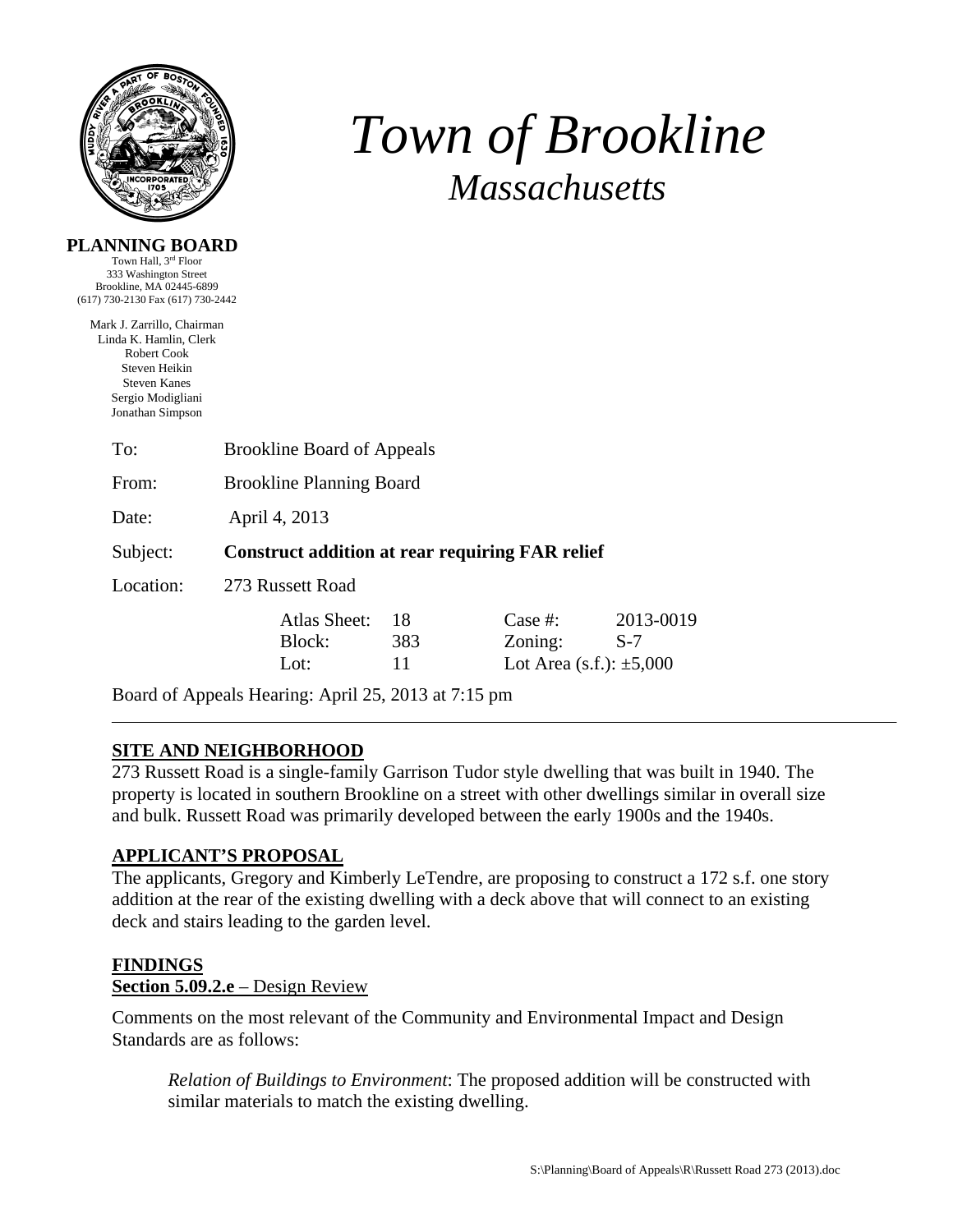# **Section 5.20** – Floor Area Ratio

|                         | <b>Required</b> | <b>Existing</b> | <b>Proposed</b> | <b>Finding</b>  |
|-------------------------|-----------------|-----------------|-----------------|-----------------|
| <b>Floor Area Ratio</b> | .35             | .44             |                 | Special Permit* |
| <b>Total Floor Area</b> | 1,750 s.f.      | $2,200$ s.f.    | $2.372$ s.f.    | Special Permit* |

\*Under Section 5.22.3.c, the Board of Appeals by special permit may allow an addition of up to 350 square feet, subject to Design Review under Section 5.09.

# **Modification, As Necessary, of BOA Decision #2832 December 18, 1987**

A modification of this decision is not necessary because the approved addition was never constructed. The original proposal was to increase the floor area from 2,090 to 2,330 square feet. The previously proposed addition is significantly different than the current proposal, and therefore this case should not require a modification of the 1987 approval.

# **PLANNING BOARD COMMENTS**

The Planning Board is supportive of the proposal to construct an addition and to increase the total floor area in the dwelling. The addition is modest, and will create more living space in the dwelling. It is not expected that the proposal will negatively impact the neighborhood.

# **Therefore, the Planning Board recommends approval of the proposal and plans, and site plan by Miller Design, revised and dated 3/8/2013, with the following conditions:**

- 1. Prior to the issuance of a building permit, the applicant shall submit a site plan with floor plans and elevations of the addition, indicating all dimensions and materials subject to the review and approval of the Assistant Director of Regulatory Planning.
- 2. Prior to the issuance of a building permit, the applicant shall submit a final landscape plans indicating all counterbalancing amenities subject to the review and approval of the Assistant Director of Regulatory Planning.
- 3. Prior to the issuance of a building permit, the applicant shall submit to the Building Commissioner for review and approval for conformance to the Board of Appeals decision: 1) a final site plan stamped and signed by a registered engineer or land surveyor; 2) final floor plans and building elevations stamped and signed by a registered architect; and 3) evidence that the Board of Appeals decision has been recorded at the Registry of Deeds.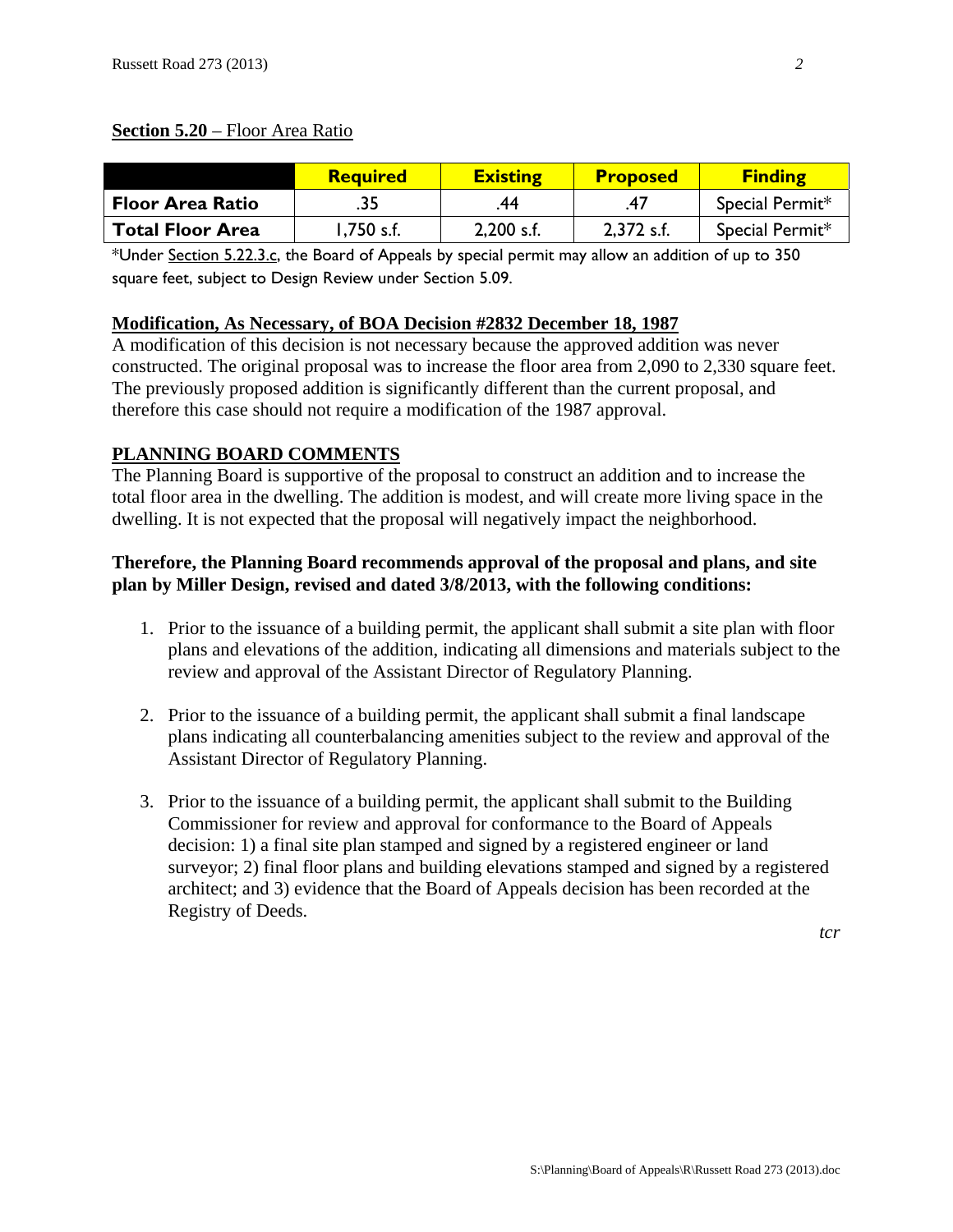

# 273 Russett Road front façade



View of area for proposed addition from left side of dwelling.